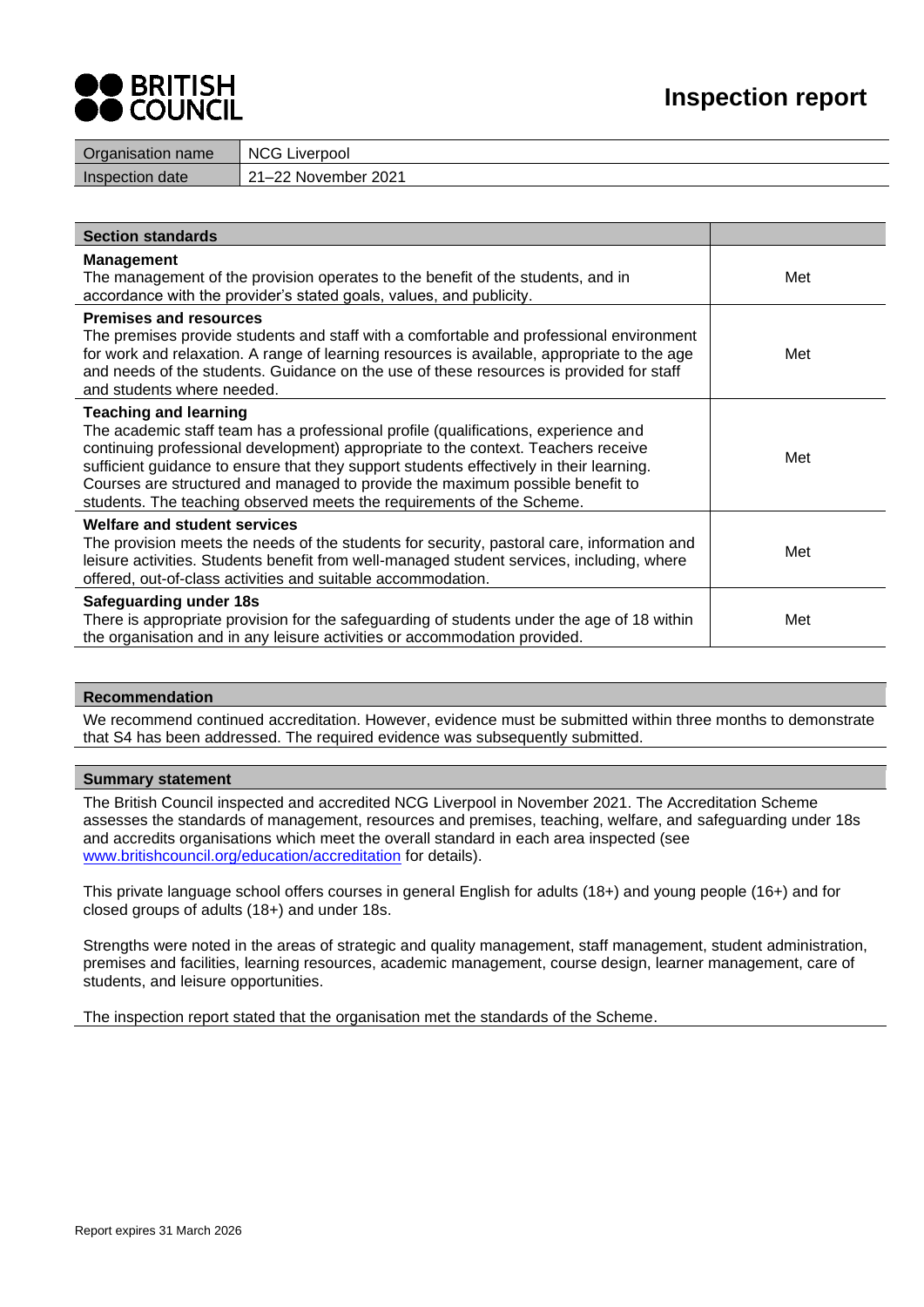# **Introduction**

New College Group, Liverpool is part of the New College Group (NCG) of schools which include schools in Manchester and Dublin. Head office and the senior management team are based at the Manchester site and are responsible for admissions, finance, publicity, and sales and marketing. There are group-wide HR policies but the Liverpool school principal is responsible for much of the HR at the school. In all other areas, the Liverpool school has autonomy. The school offers open enrolment courses all year round, as well as closed group courses on demand.

The inspection took the equivalent of one day and a half over two days. Due to the global pandemic, the inspection was conducted remotely. The inspectors held meetings with the principal, student support manager (SSM), the student support officer (SSO) and the group admissions manager (AM).

Focus group meetings were held with a selection of students, and another with a group of teachers. There were nine teachers teaching during the inspection and each was observed once by one inspector. All lessons were face to face. One inspector visited two homestays virtually and spoke to representatives of two residences that were in use during the inspection period.

#### **Address of main site/head office**

Graeme House, Derby Square, Liverpool, Merseyside L2 7ZH

#### **Description of sites observed**

The school occupies part of the ground floor of a large office building in a central area of the city. It has its own separate entrance at the side of the building which leads directly into a lobby area with a reception desk, seating and breakout area with a plasma screen display. The school extends to either side of the central lobby, with five classrooms on one side. Beyond this, accessed with a swipe card, a kitchen for staff, a multi-faith room and toilets are shared with other occupants of the building. On the other side of the lobby, a corridor leads to two further classrooms, a teachers' room, the principal's office, a multi-purpose room used for additional teacher preparation and an overflow classroom during busy periods, and a meeting room which is also used as a female-only classroom should this be necessary. In the area behind the central lobby, there is another classroom, a games room and learning resource centre with computers for student use and a small collection of self-study materials.

| <b>Course profile</b>                                           |             | Year round  | <b>Vacation only</b> |      |
|-----------------------------------------------------------------|-------------|-------------|----------------------|------|
|                                                                 | <b>Run</b>  | Seen        | <b>Run</b>           | Seen |
| General ELT for adults (18+)                                    |             |             |                      |      |
| General ELT for adults (18+) and young people (16+)             | $\boxtimes$ | $\boxtimes$ |                      |      |
| General ELT for juniors (under 18)                              |             |             |                      |      |
| English for academic purposes (excludes IELTS preparation)      |             |             |                      |      |
| English for specific purposes (includes English for Executives) |             |             |                      |      |
| Teacher development (excludes award-bearing courses)            |             |             |                      |      |
| ESOL skills for life/for citizenship                            |             |             |                      |      |
| Other                                                           |             |             |                      |      |
|                                                                 |             |             |                      |      |

#### **Comments**

Year round the school offers General English courses for adults and young people (16- and 17-year-olds) as well as closed group courses, one-to-one lessons, and examination preparation courses.

#### **Management profile**

The overall management of the school is the responsibility of the principal who reports to the CEO. The SSM and the DoS report to the principal. The principal is currently covering the DoS role until a suitable replacement can be found for the recently departed DoS. The SSM manages the SSO and the DoS and senior teacher manage the teaching team.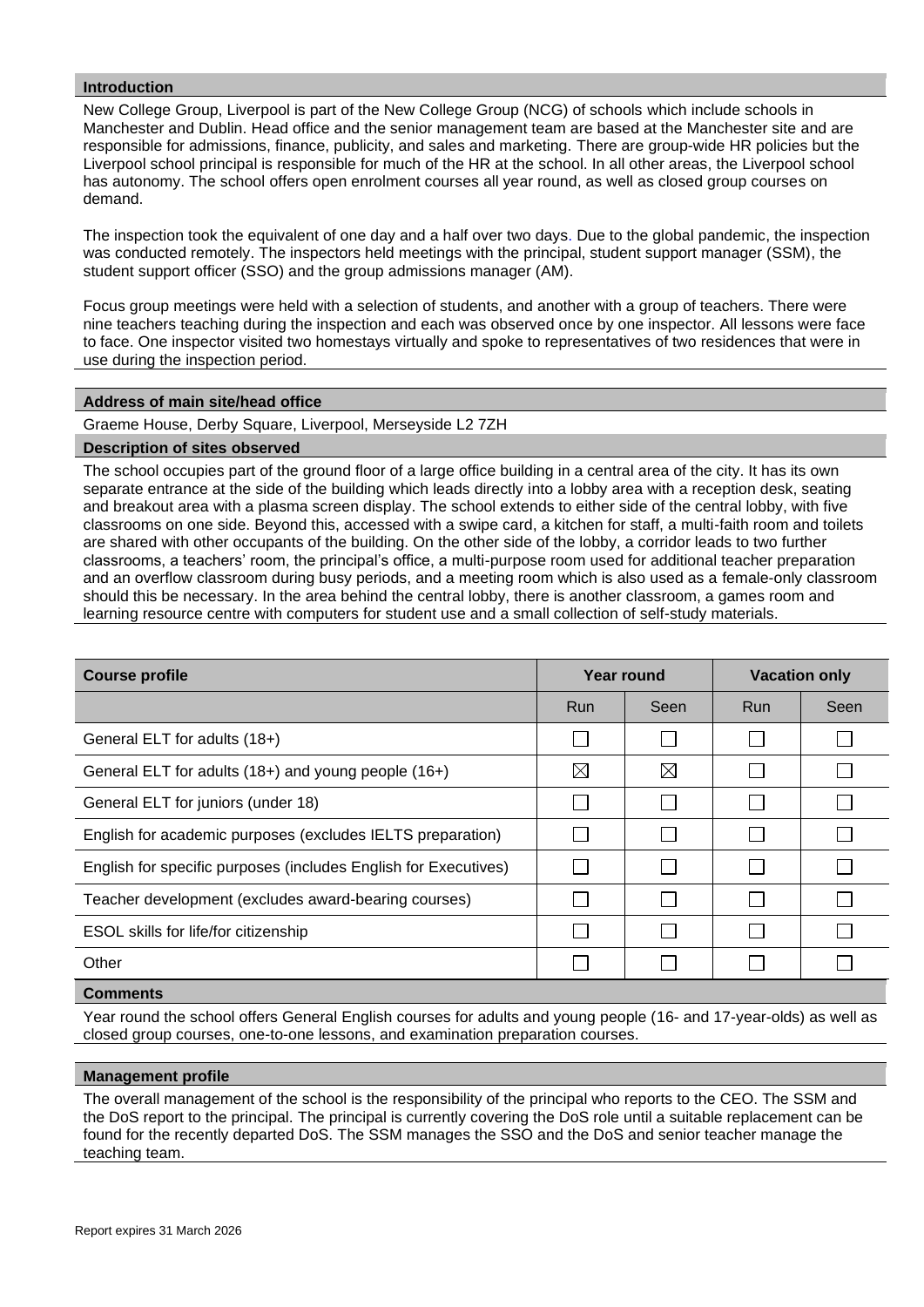# **Accommodation profile**

NCG Liverpool offers both homestay and residential accommodation. Homestays are managed by the school and are offered on a full or half-board basis. The school also uses two local residences which are managed externally. Both residences offer clusters of six rooms, all ensuite, on a self-catering basis. The rooms share an open plan kitchen and lounge. Kitchens contain a fridge, cooker, kettle, toaster and microwave, and there are sofas with a TV in the lounge. The residences also offer a 'hub' area with a pool table, seating areas, and TV where students can relax and socialise. A self-service laundry is available in both residences. NCG books rooms on an ad hoc basis, and students may be sharing a cluster with students from other organisations.

# **Summary of inspection findings**

# **Management**

The provision meets the section standard and exceeds it in some respects. The management of the provision operates to the benefit of the students and in accordance with the provider's stated goals and values. Communication channels are very clear across the organisation, feedback procedures are robust, and student administration is carried out very efficiently and effectively. Publicity is clear and well presented. *Strategic and quality management, Staff management* and *Student administration* are areas of strength.

#### **Premises and resources**

The provision meets the section standard and exceeds it in some respects. The premises provide students with a very comfortable environment for study and relaxation, appropriate to their age and needs. Classrooms are bright and well equipped with technology, for which effective support is provided. A range of suitable learning resources is available. *Premises and facilities* and *Learning resources* are areas of strength.

# **Teaching and learning**

The provision meets the section standard and exceeds it in some respects. The teaching team has a professional profile (qualifications, experience and continuing professional development) appropriate to the programmes being run. Teachers receive guidance to ensure that they support students in their learning. Courses are structured and managed to provide the maximum possible benefit to students, including opportunities to practise language outside the classroom. The teaching observed met the requirements of the Scheme. *Academic management, Course design,* and *Learner management* are areas of strength.

#### **Welfare and student services**

The provision meets the section standard and exceeds it in some respects. Provision for the health and safety of students is very good with detailed risk assessments and emergency plans. Accommodation is suitable with detailed confirmation documents sent to students in advance. Although homestays viewed provided a comfortable and welcoming environment to students, in one home there were three students sharing the same linguistic background. The leisure programme is varied and student input is central to its planning. *Care of students* and *Leisure opportunities* are areas of strength.

#### **Safeguarding under 18s**

The provision meets the section standard. Robust safeguarding policies and procedures are in place with useful supporting documents. Recruitment procedures for staff are suitable, but not all documents were in place for homestay hosts. Systems for supervision and support of students on site are very effective.

# **Declaration of legal and regulatory compliance**

The items sampled were satisfactory.

# **Evidence Management**

| <b>Strategic and quality management</b>                                                                                                                                                       | Area of strength |
|-----------------------------------------------------------------------------------------------------------------------------------------------------------------------------------------------|------------------|
| M1 There is a clear statement describing the goals and values of the organisation, which<br>is made known to all staff.                                                                       | Met              |
| M2 The management has clear objectives for the future of the organisation and has<br>realistic plans to achieve them.                                                                         | Strength         |
| M3 There is a documented and clearly understood structure for the ELT operation. There<br>are sufficient staff to manage and deliver the provision, and to ensure continuity at all<br>times. | Met              |
| M4 There are effective channels of communication between all involved in the ELT<br>operation, and between the ELT operation and any wider organisation of which it is a part.                | Strength         |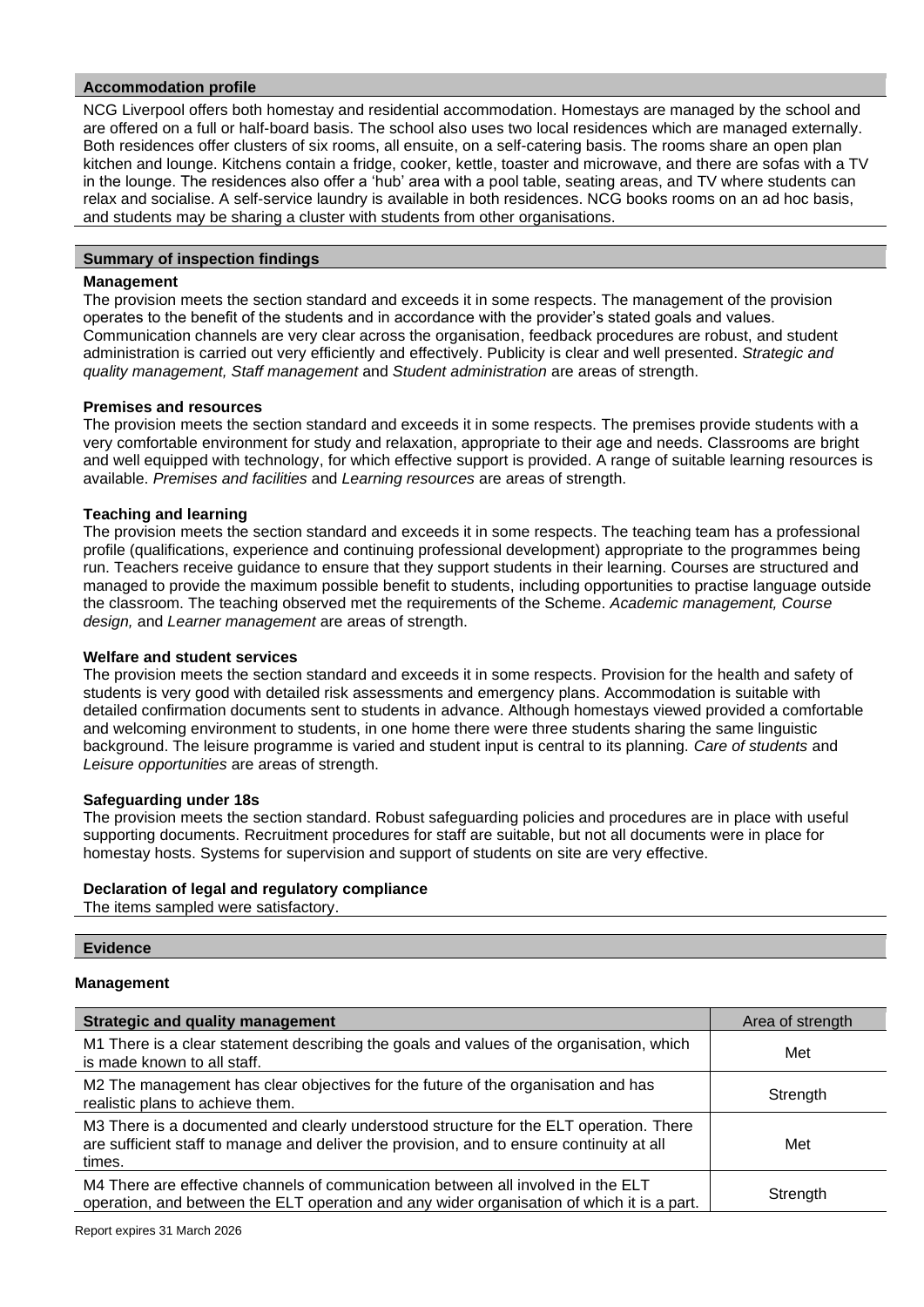| M5 The provider regularly obtains and records feedback from students on all the services<br>offered. Feedback is circulated to relevant staff and appropriate action is taken and<br>recorded. | Strength |
|------------------------------------------------------------------------------------------------------------------------------------------------------------------------------------------------|----------|
| M6 The provider regularly seeks and records feedback from all staff on the services<br>offered. Appropriate action is taken and recorded.                                                      | Strength |
| M7 The provider reviews systems, processes and practices with a view to continuing<br>improvement. Appropriate action is taken and recorded in an annual self-evaluation.                      | Met      |

M2 The school has very clear plans for the future which include SMART objectives. Plans are reviewed every six months at departmental improvement boards.

M4 Communication channels are very good at both local and group levels. Effective formal and informal communication takes place regularly, and the accessibility of management and their level of engagement with staff was appreciated by all members of the team spoken to.

M5 A very comprehensive approach to feedback is in place with detailed questionnaires administered on arrival and on completion of a course that are collated and used to inform future development. The student council and biweekly Independent Learning Plan (ILP) meetings provide further opportunities for feedback.

M6 An annual employee satisfaction survey is conducted in addition to regular teacher and departmental meetings. Annual appraisals are also carried out and all staff spoken to felt that their views were valued.

| Staff management and development                                                                                                                                                        | Area of strength |
|-----------------------------------------------------------------------------------------------------------------------------------------------------------------------------------------|------------------|
| M8 The provider implements appropriate human resources policies, which are made<br>known to staff.                                                                                      | Met              |
| M9 The provider specifies the duties of all staff working with ELT students, and regularly<br>reviews these.                                                                            | Met              |
| M10 There are effective procedures for the recruitment and selection of all staff.                                                                                                      | Strength         |
| M11 There are effective induction procedures for all staff.                                                                                                                             | Strength         |
| M12 There are effective procedures for monitoring and appraising all staff, and for<br>handling unsatisfactory performance or conduct. These procedures are made known to all<br>staff. | Strength         |
| M13 There are effective procedures to ensure the continuing professional development of<br>all staff to meet the needs of the individual, the students and the organisation.            | Strength         |
| $C$ $m$ $m$ $m$ $m$ $m$ $m$ $m$ $m$ $m$ $m$ $m$ $m$ $m$ $m$ $m$ $m$ $m$ $m$ $m$ $m$ $m$ $m$ $m$ $m$                                                                                     |                  |

#### **Comme**

M10 Comprehensive recruitment policies and procedures are in place, including a thorough interview process for all prospective staff. Staff files are well organised and include all necessary documentation.

M11 Induction procedures for all staff are robust and well documented. Checklists include meetings with relevant department heads and new teachers are mentored by a more experienced member of staff. Checks are in place to ensure important policies, such as safeguarding, have been read and understood.

M12 There are comprehensive appraisal procedures, differentiated according to the role. Targets are set and areas of improvement identified with clear links to continuing professional development (CPD).

M13 There is a structured, well-established and inclusive approach to CPD, linked to annual appraisals. Good use is made of existing expertise within the team and funding is available for further training for all staff.

| <b>Student administration</b>                                                                                                                                                                               | Area of strength |
|-------------------------------------------------------------------------------------------------------------------------------------------------------------------------------------------------------------|------------------|
| M14 Staff are helpful and courteous to students and their representatives, and provide<br>satisfactory levels of customer service.                                                                          | Strength         |
| M15 Students or their representatives receive sufficient information and advice on their<br>course choices before arrival and during their stay.                                                            | Met              |
| M16 Staff carry out enrolment, cancellation and refund procedures efficiently, fairly, and<br>with appropriate sensitivity.                                                                                 | Met              |
| M17 There are effective systems in place to maintain accurate and up-to-date records of<br>student enrolment, payment and course details. These records are accessible at all times<br>to authorised staff. | Met              |
| M18 There are effective systems to maintain up-to-date and accessible records of local<br>contact details for students, and their designated emergency contacts.                                            | Met              |
| M19 There is a clear and effective policy on student attendance and punctuality that is<br>known to all staff and students and is applied consistently.                                                     | Strength         |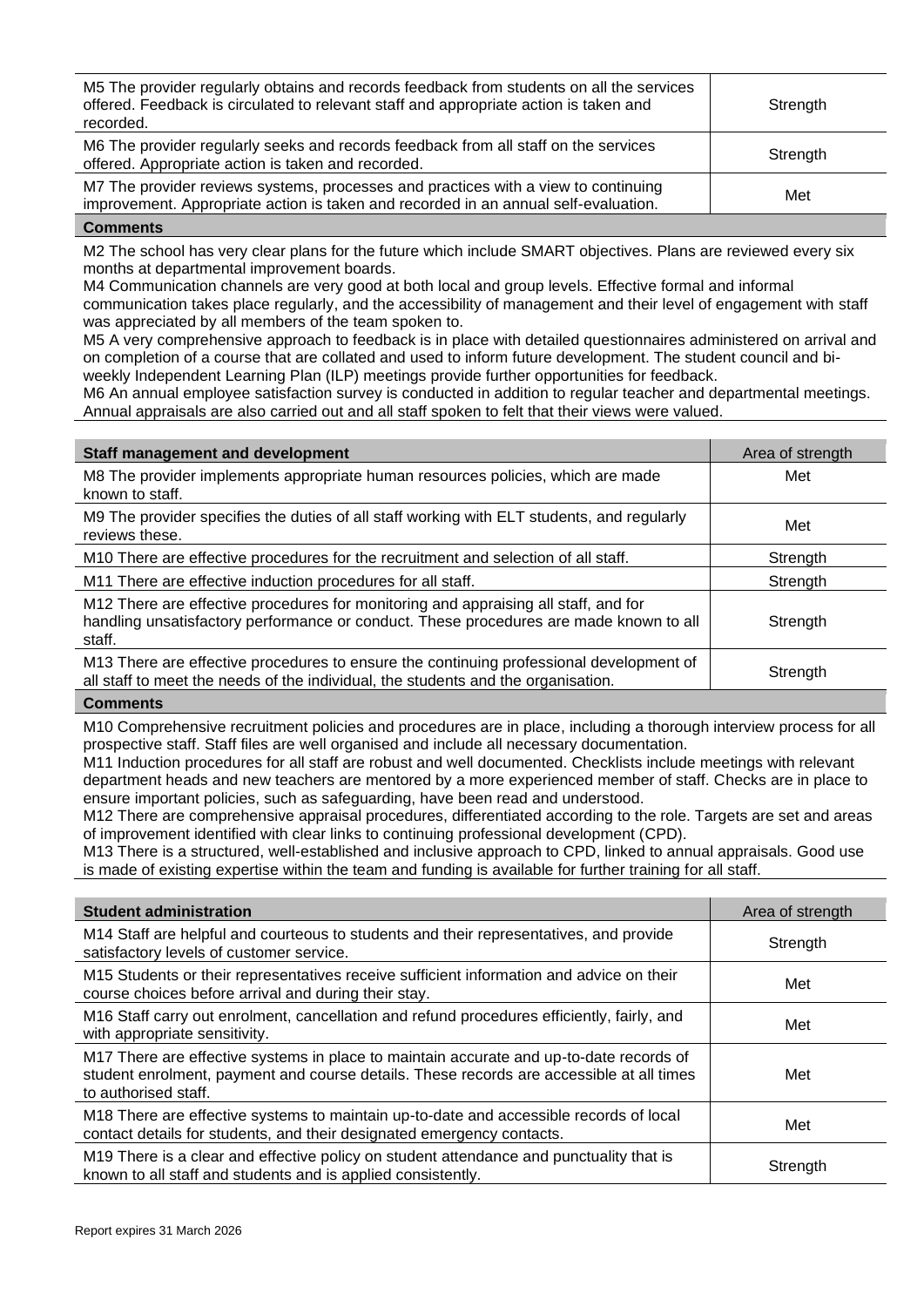| M20 All staff and students are made aware of conditions and procedures under which a<br>student may be asked to leave the course.                    | Met      |
|------------------------------------------------------------------------------------------------------------------------------------------------------|----------|
| M21 All students and, where appropriate, group leaders and parents/legal guardians,<br>receive information in writing about how to make a complaint. | Strength |

M14 Feedback records and comments from the student focus group reveal that customer service is of a high standard at the school. It is clear that staff are sensitive to the cultural needs and expectations of the school's largest student demographic in particular, and go out of their way to provide assistance where necessary. M19 There are very good procedures in place for monitoring attendance. Students are reminded of the importance of good attendance through a wide range of documents produced by the school, including a "Why attendance matters" leaflet. Record keeping is good and follow up is systematic.

M21 Records of complaints reveal that they are followed up swiftly and sensitively, and the overall policy is comprehensive. Simplified versions are available on poster displays and in handbooks and include the ultimate recourse to an external body.

| <b>Publicity</b>                                                                                                                                                                        | Met      |
|-----------------------------------------------------------------------------------------------------------------------------------------------------------------------------------------|----------|
| M22 All publicity and information is accurate, and gives rise to realistic expectations about<br>the premises, location, and the extent and availability of the services and resources. | Strength |
| M23 All publicity and information about the provider and the services it offers is in clear,<br>accurate and accessible English.                                                        | Met      |
| M24 Publicity gives clear, accurate and easy-to-find information on the courses.                                                                                                        | Not met  |
| M25 Publicity includes clear, accurate and easy-to-find information on costs.                                                                                                           | Met      |
| M26 Publicity or other information made available before enrolment gives an accurate<br>description of the level of care and support given to any students under 18.                    | Met      |
| M27 Publicity gives an accurate description of any accommodation offered.                                                                                                               | Met      |
| M28 Descriptions of staff qualifications are accurate.                                                                                                                                  | Met      |
| M29 Claims to accreditation are in line with Scheme requirements.                                                                                                                       | Met      |
|                                                                                                                                                                                         |          |

#### **Comments**

The group website is the main source of publicity, supplemented by a group brochure and various social media platforms.

M23 The website and brochure offer an accurate representation of the school. A virtual tour, location map, photographs and descriptions of facilities give rise to realistic expectations.

M24 Most of the information on courses is accurate. However, maximum class sizes for the IELTS course are not clear. This was addressed during the inspection and is no longer a point to be addressed.

M26 Detailed information on safeguarding provision is available on the website, including reference to limits to supervision for 16–17-year-olds on adult courses. However, the brochure does not contain any specific information on the level of care given to students under 18.

# **Premises and resources**

| <b>Premises and facilities</b>                                                                                                                                                | Area of strength |
|-------------------------------------------------------------------------------------------------------------------------------------------------------------------------------|------------------|
| P1 Premises, including any external areas, are in a good state of repair, cleanliness and<br>decoration, and provide a comfortable environment for students and staff.        | Strength         |
| P2 Classrooms and other learning areas provide a suitable study environment.                                                                                                  | Strength         |
| P3 Students have adequate room and suitable facilities for relaxation and the<br>consumption of food.                                                                         | Met              |
| P4 Free drinking water is available. A choice of appropriate food at affordable prices is<br>available to students on site, if not available locally.                         | Met              |
| P5 There is adequate signage to buildings, routes, rooms and exits, and there are<br>facilities for the display of general information.                                       | Strength         |
| P6 There is sufficient space for all staff, for meetings, relaxation and the storage of<br>personal possessions, and for teachers to carry out their preparation and marking. | Strength         |

# **Comments**

P1 The premises provide a very comfortable and professional environment for staff and students. They are in an excellent state of repair and commissioned artwork on feature walls adds to the strong branding of the organisation. Provision is made for students with disabilities, communal areas are spacious and toilets are very well maintained.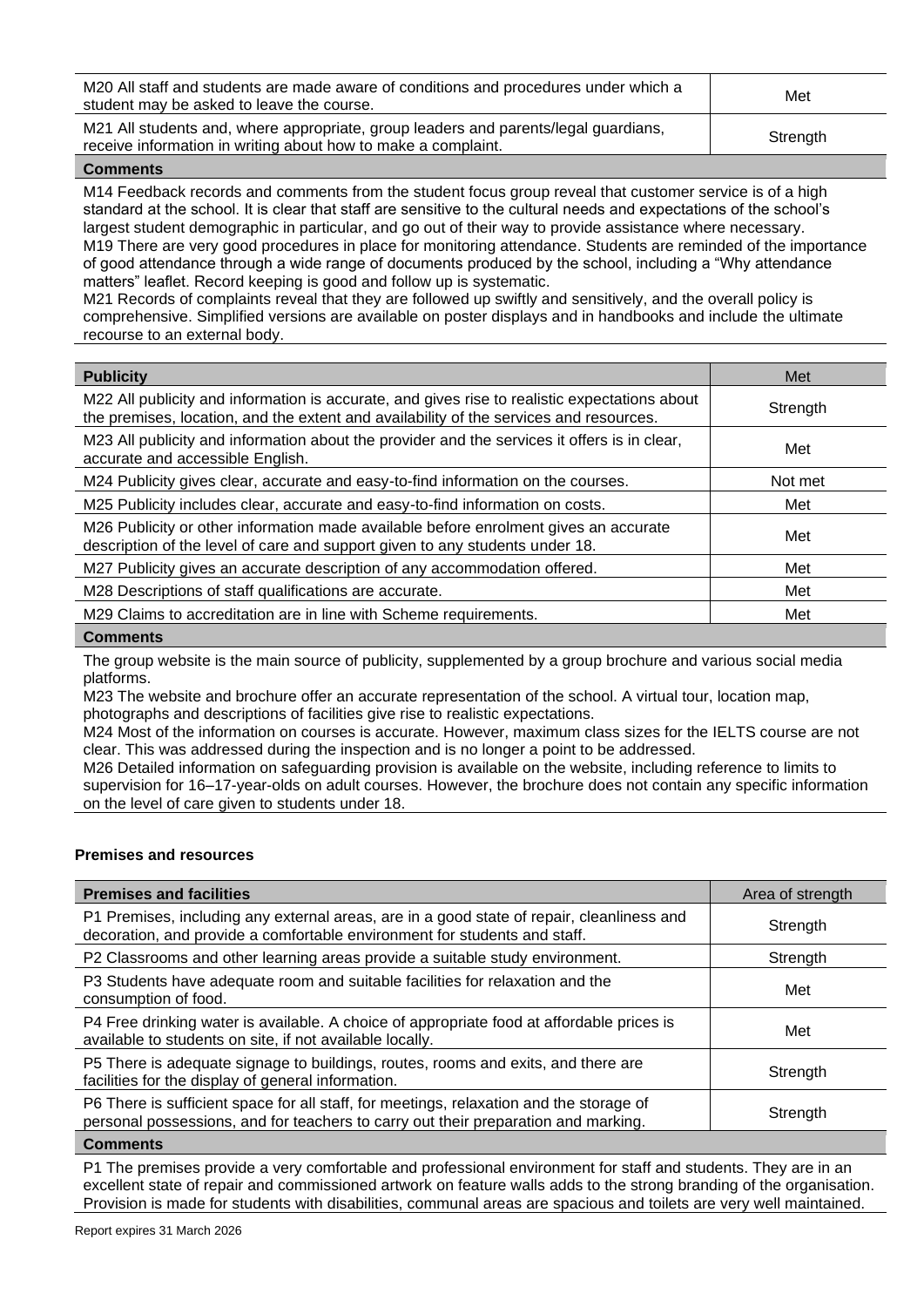P2 Most classrooms comfortably accommodate the maximum class size and feature flexible furniture. Most rooms have natural light as well as glass partition walls, and due to the location of the school, there is no extraneous noise from outside. All rooms have air conditioning which can be controlled from within.

P5 There is clear and attractive signage throughout the building, much of which is custom designed and features local maps and landmarks. Noticeboards are visually attractive, clearly labelled and organised, and supplemented by a school information presentation on a continuous loop played in the reception area.

P6 Staff benefit from a comfortable and well-stocked teachers' room, in addition to an overspill room for tasks requiring a greater degree of concentration. A staff kitchen is well equipped and offers further space for relaxation. Staff have their own lockers and access to a range of resources and technological equipment.

| <b>Learning resources</b>                                                                                                                                                                                            | Area of strength |
|----------------------------------------------------------------------------------------------------------------------------------------------------------------------------------------------------------------------|------------------|
| P7 There are sufficient learning resources for the number of students enrolled,<br>appropriate to their age and the level, length and type of courses offered.                                                       | Met              |
| P8 There are appropriate resources for teachers, which are adequate in number,<br>accessible, and well maintained and organised.                                                                                     | Strength         |
| P9 Any educational technology inside the classroom and elsewhere is well maintained<br>with adequate technical support. Staff receive appropriate training in using the available<br>technology to support learning. | Strength         |
| P10 Any facilities provided for additional or independent learning are appropriately<br>equipped and organised.                                                                                                      | Met              |
| P11 Students receive guidance on the use of any resources provided for independent<br>learning.                                                                                                                      | Met              |
| P12 There is a policy for the continuing review and development of teaching and learning<br>resources, and evidence of its implementation.                                                                           | Strength         |
| $P$ $\alpha$ mm $\alpha$ nto                                                                                                                                                                                         |                  |

#### **Comments**

P8 A wide selection of materials is available to teachers, including digital resources. Subscriptions to further online materials are paid for by the school and teachers in the focus group were very satisfied with the range of materials available to them.

P9 All classrooms have interactive whiteboards and are well maintained. On-going training is provided for teachers in the use of classroom technology, as evidenced during observed lessons. Examination classes are often held in the learning resource centre to provide training for mainstream online testing, for example.

P12 Teaching and learning resources are regularly reviewed and teachers are actively encouraged to suggest additional materials for the school to purchase. Evidence was seen of the trialling of new resources and teachers appreciated the opportunity to be involved in the selection of materials for each course.

# **Teaching and learning**

| <b>Academic staff profile</b>                                                                                                                          | Met |
|--------------------------------------------------------------------------------------------------------------------------------------------------------|-----|
| T1 All academic staff have a level of education normally represented by a Level 6<br>qualification on the Ofqual register of regulated qualifications. | Met |
| T2 The teaching team has ELT/TESOL qualifications relevant to the courses they are<br>teaching.                                                        | Met |
| T3 The teaching team has a range of experience, knowledge and skills appropriate to the<br>courses offered and the needs of the learners.              | Met |
| T4 The academic manager/academic management team has an appropriate professional<br>profile to provide academic leadership.                            | Met |
| <b>Comments</b>                                                                                                                                        |     |

All criteria in this area are fully met.

| <b>Academic management</b>                                                                                          | Area of strength |
|---------------------------------------------------------------------------------------------------------------------|------------------|
| T5 Teachers are matched appropriately to courses.                                                                   | Strength         |
| T6 There are effective procedures for the appropriate timetabling of students, teachers,<br>courses and classrooms. | Met              |
| T7 There are formalised arrangements, satisfactory to students and staff, for covering for<br>absent teachers.      | Met              |
| T8 Where enrolment is continuous, explicit attention is paid to all aspects of academic<br>management affected.     | Met              |
|                                                                                                                     |                  |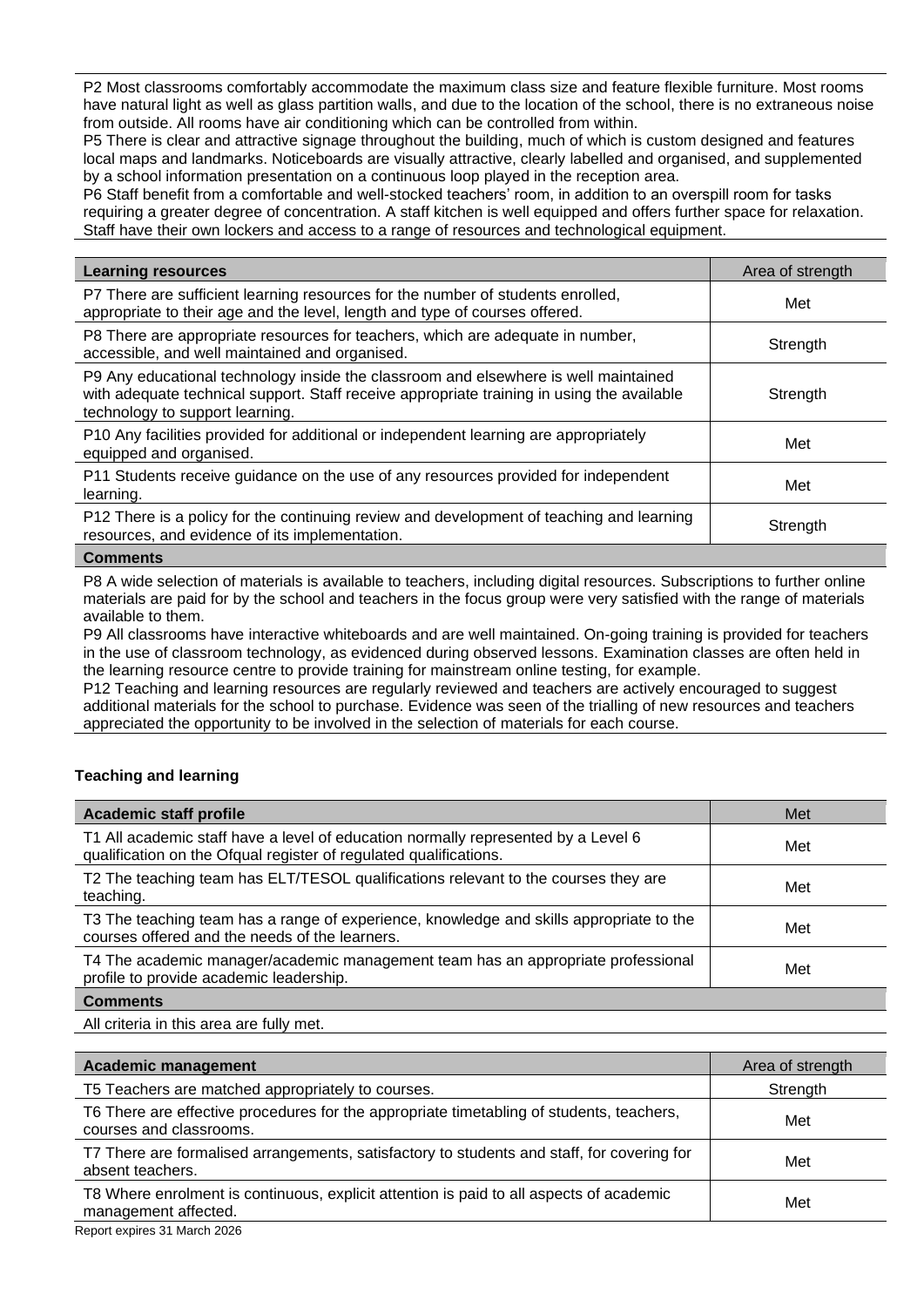| T9 There are effective arrangements, led by an academic manager, to ensure appropriate<br>day-to-day guidance and support for all teachers. | Strength |
|---------------------------------------------------------------------------------------------------------------------------------------------|----------|
| T10 There are effective arrangements for the observation and monitoring of teachers'<br>performance by a TEFLQ academic manager.            | Strength |

T5 The principal has a very good knowledge of the skills and experience of the current teaching team. Teacher preferences are considered when timetabling but teachers are also encouraged to further develop by being deployed on previously untried levels or course types, paired with an experienced mentor. CPD further enhances teacher experience.

T9 Despite there being no DoS in place during the inspection, teachers commented on how well supported they felt by the principal (TEFLQ). The principal takes an active role in the academic programme and his considerable experience ensures that teachers on all courses receive appropriate guidance. Peer observations also take place as a further means of support.

T10 There is a comprehensive observation policy in place and evidence to support that it is followed. New teachers are observed in their first week, and long-term teachers are observed twice a year. Observations also form part of the annual appraisal process and drop-in observations are also conducted. Examples of good practice and weaknesses from observed lessons inform CPD sessions.

| <b>Course design and implementation</b>                                                                                                                                                        | Area of strength |
|------------------------------------------------------------------------------------------------------------------------------------------------------------------------------------------------|------------------|
| T11 Course design is based on stated principles. There is a coherent and appropriate<br>course structure described in writing for teachers' guidance.                                          | Met              |
| T12 Course design is regularly reviewed in light of the different and changing needs of<br>students and feedback from teachers and students.                                                   | Strength         |
| T13 Written course outlines and intended learning outcomes, appropriate to the course<br>length and type, are available to students.                                                           | Met              |
| T14 Any activities additional to English classes, and which form part of the language<br>curriculum, encourage the acquisition of language and the development of relevant<br>language skills. | Strength         |
| T15 Courses include study and learning strategies that support independent learning and<br>enable students to benefit from their programmes and continue their learning after the<br>course.   | Met              |
| T16 Courses include strategies which help students to develop their language skills<br>outside the classroom and benefit linguistically from their stay in the UK.                             | Strength         |
| $P$ $\alpha$ mm $\alpha$ nto                                                                                                                                                                   |                  |

# **Comments**

T12 A curriculum manager for the group is in place to ensure that all courses are regularly reviewed with feedback from both students and academic staff taken into consideration.

T14 A number of additional classes are organised as part of the weekly leisure programme in response to teacher recommendations and student requests. These target problems identified in ILPs and regularly comprise conversation, homework and writing clubs, for example. Classes are well attended and appreciated by students. T15 ILPs provide guidance in learner training in addition to the classes offered as part of the leisure programme; however insufficient guidance is offered in teacher handbooks and course planning documents.

T16 There are clear attempts to expose students to the local environment. Projects and fact-finding off-site lessons are designed to encourage communication with members of the local community and enhance students' understanding of British culture.

| <b>Learner management</b>                                                                                                                | Area of strength |
|------------------------------------------------------------------------------------------------------------------------------------------|------------------|
| T17 There are effective procedures for the correct placement of students, appropriate to<br>their level and age.                         | Strength         |
| T18 There are effective procedures for evaluating, monitoring and recording students'<br>progress.                                       | Met              |
| T19 Students are provided with learning support and enabled to change courses or<br>classes where necessary.                             | Met              |
| T20 Where relevant, students are guided to select the examinations and examination<br>training best suited to their needs and interests. | Strength         |
| T21 Academic reports are made available to students on request and, in the case of<br>under 18s, to their parents/guardians.             | Strength         |
| T22 Students wishing to progress to mainstream UK education have access to relevant<br>information and advice.                           | Strength         |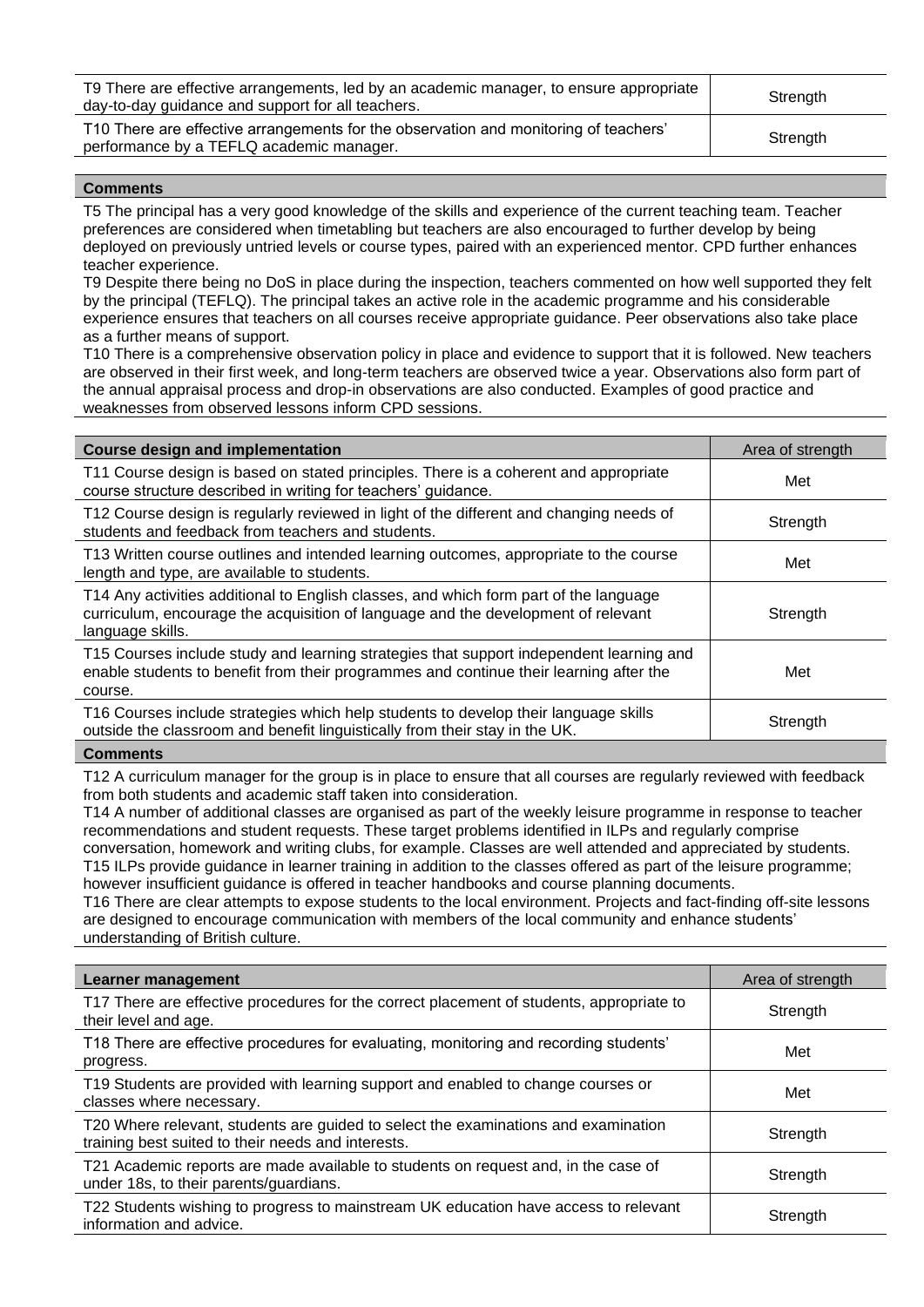T17 Procedures for placement testing are very effective and the useful data gained is made available to teachers in digital format. The identification of any special educational needs is factored into this process.

T20 Information and guidance on examinations is comprehensive. Placement tests ask if students are interested in or intending to take an examination in the future and they are then given support towards this. The principal is an examiner for a major examination board and provides regular training for teachers in the interpretation and use of assessment criteria. Additional classes targeting exam skills are arranged as part of the leisure programme. T21 Academic reports are given to all students studying for four weeks or more, and others on request. The reports are evidence based and professionally presented.

T22 NCG's sister company provides a university placement service to international students. The organisation is based at the Manchester site but representatives visit the Liverpool school to provide students with professional advice and information.

#### **Classroom observation record**

| Number of teachers seen        | -9  |
|--------------------------------|-----|
| Number of observations         | O   |
| Parts of programme(s) observed | All |
| <b>Comments</b>                |     |

All classes were face to face.

| <b>Teaching: classroom observation</b>                                                                                                                                                          | Met      |
|-------------------------------------------------------------------------------------------------------------------------------------------------------------------------------------------------|----------|
| T23 Teachers demonstrate sound knowledge and awareness of the use of English and<br>the linguistic systems underlying it, and provide appropriate models of both spoken and<br>written English. | Strength |
| T24 The content of the lessons shows that the course objectives, the learning needs and<br>cultural backgrounds of the students have been taken into account.                                   | Strength |
| T25 Lessons lead to relevant learning outcomes, made known to students and achieved<br>through a coherent sequence of activities.                                                               | Met      |
| T26 Teaching techniques are appropriate to the focus of the lesson and to the needs of<br>the group and individual learners.                                                                    | Met      |
| T27 Teachers promote learning by the effective management of the classroom<br>environment and resources.                                                                                        | Met      |
| T28 Students receive appropriate and timely feedback on their performance during the<br>lesson.                                                                                                 | Met      |
| T29 Lessons include activities to evaluate whether learning is taking place.                                                                                                                    | Met      |
| T30 Teachers demonstrate the ability to engage students and create a positive learning<br>atmosphere.                                                                                           | Strength |
| Commonts                                                                                                                                                                                        |          |

**Comment** 

T23 Teachers produced accurate models of spoken and written form and generally provided good explanations of grammar and vocabulary. In better segments models included parts of speech, phonetic script and attention was paid to syllabus stress and contracted forms.

T24 Lessons were well planned and included detailed student profiles. Lesson content was appropriate to student needs and this was further facilitated in the majority of segments by adapting materials to ensure maximum interest. Anticipated problems and solutions identified in lesson plans showed further evidence of teachers responding to students' learning needs.

T25 Lessons followed a logical and coherent sequence of activities leading to clearly identified outcomes which were made known to students in most lessons.

T26 A range of appropriate teaching techniques was observed. Teachers elicited target language confidently, and gesture and mime were employed to good effect. There were examples of nomination, prompting and concept checking, and controlled oral practice at both single word and sentence level was observed in several lessons. However, in isolated examples teacher explanations dominated so there were missed opportunities for students to experiment with the target language.

T27 Interactive whiteboards were used confidently in all classes. Coursebooks were suitably exploited and a range of professionally presented and personalised materials were used, in response to student needs and their preferred style of learning. Student interactions varied in most lessons but occasionally teacher talking time dominated at the expense of meaningful student interaction.

T28 Teachers employed a range of correction techniques effectively, including self and peer correction. Student activities were monitored efficiently and led to on-the-spot correction as well as delayed feedback, and praise and encouragement were given appropriately and consistently.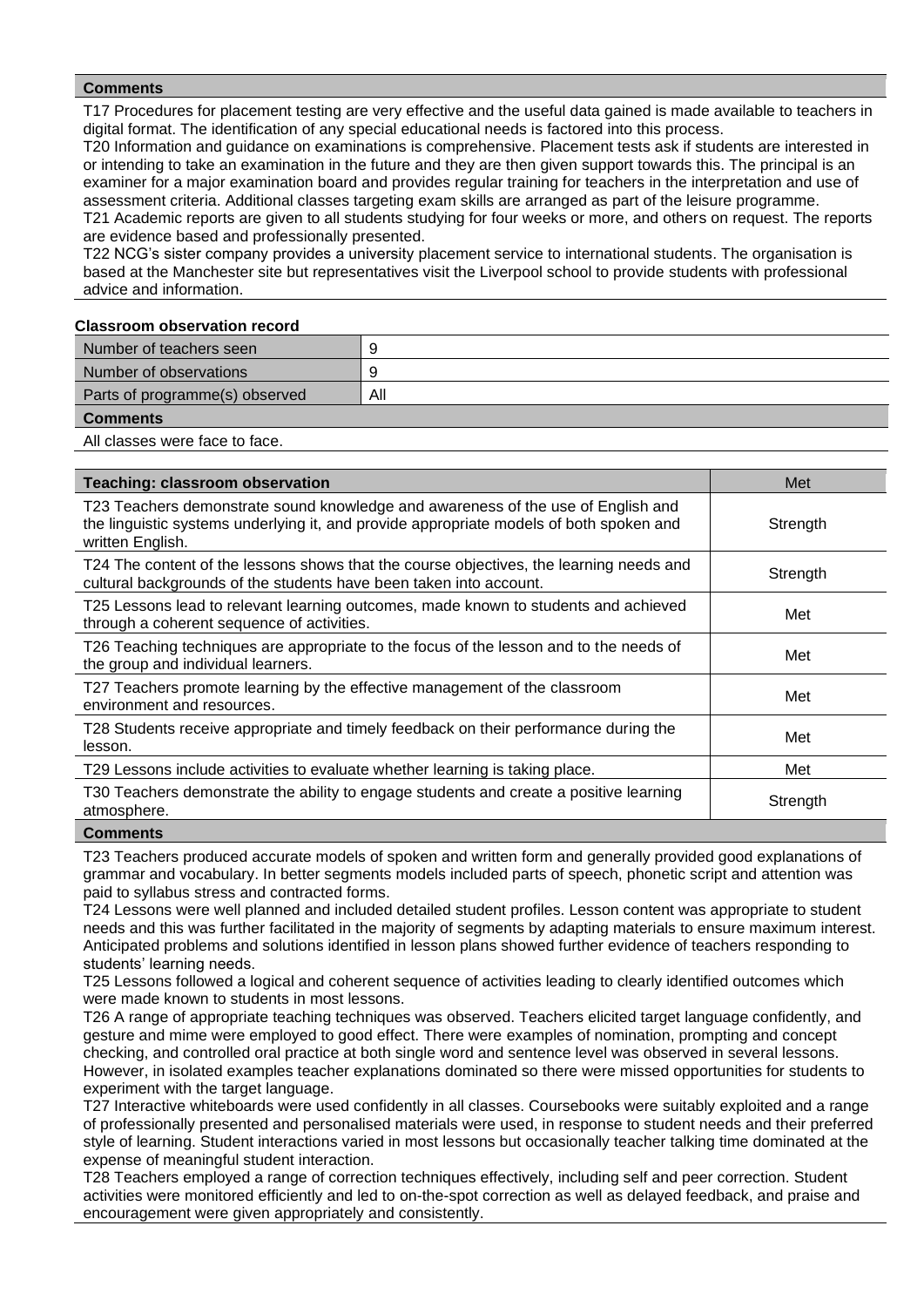T29 Lesson plans were appropriately staged and activities to check that learning was taking place included reviewing language taught in previous lessons and using productive tasks to check students' use of new language in a number of contexts.

T30 Teachers created a very positive learning atmosphere on the whole. Students were clearly motivated and engaged, working well in pairs and small groups. In most lessons, the pace of the lesson was good and delivered with energy and enthusiasm. Activities were often personalised to ensure maximum engagement. Teachers were encouraging, calm and supportive and had developed a very good rapport with their students.

# **Classroom observation summary**

The teaching observed met the requirements of the Scheme and ranged from unsatisfactory to very good against the criteria, with the majority being satisfactory or good. Teachers demonstrated sound knowledge and awareness of the use of English, and lesson content was relevant to students' needs based on some very good class profiles. A range of teaching techniques was seen and teachers managed the classroom environment and resources well. However teacher talking time occasionally dominated, limiting student opportunity. In most cases, feedback was consistent and appropriate. Rapport between teachers and students was excellent and there was a purposeful environment in all classes.

# **Welfare and student services**

| <b>Care of students</b>                                                                                                                                                                                    | Area of strength |
|------------------------------------------------------------------------------------------------------------------------------------------------------------------------------------------------------------|------------------|
| W1 Providers ensure the safety and security of students on their premises by measures<br>appropriate to their age and background, and the location.                                                        | Strength         |
| W2 There is a comprehensive plan to respond to any emergency. This plan is known to<br>all staff, and relevant elements are known to students.                                                             | Strength         |
| W3 Students receive pastoral care appropriate to their age, background and<br>circumstances. All staff and students know the name(s) of the person or people who deal<br>with students' personal problems. | Strength         |
| W4 There are policies to promote tolerance and respect, and procedures for dealing with<br>any abusive behaviour. All staff and students are aware of these.                                               | Strength         |
| W5 Where relevant, students receive a 24-hour emergency contact number for the<br>provider, in writing.                                                                                                    | Met              |
| W6 Students receive in advance information on the most appropriate forms of transport<br>between the point of entry to the UK and the provider or accommodation, including<br>approximate costs.           | Met              |
| W7 Students receive advice on relevant aspects of life in the UK.                                                                                                                                          | Strength         |
| W8 Students have access to adequate health care provision.                                                                                                                                                 | Met              |
| $P = 1$                                                                                                                                                                                                    |                  |

# **Comments**

W1 Systems to ensure the safety and security of students are very well managed. Appropriate risk assessments are in place and daily checks for fire safety are carried out as well as quarterly checks of classrooms and offices for general safety. Responsibility for safety and security is specified in the job description of the AWM, and training has been provided for five fire marshals.

W2 There is a comprehensive plan in place for emergencies on the premises and off-site that includes staff roles and responsibilities. The plan is covered in teacher inductions and relevant information given to students during their welcome meetings and prior to social programme activities.

W3 Provision for pastoral care is very good. As well as dedicated staff members, students can access support through tutorial meetings with their teachers or through the student council meetings. In addition, all under 18s are invited to an individual meeting with the DDSL every two weeks.

W4 There is a carefully considered anti-bullying and harassment policy for students, and clear guidance is also available in the student handbook. Prevent and examples of behaviour that may lead to expulsion are also covered in the student behaviour policy which is made available to students at induction. Student-produced posters are displayed around the school and further support the policy.

W7 New starters receive a welcome email with a link to the student handbook which includes detailed information on aspects of life in the UK, as well as the British Council's *Safety First* booklet. Attractive posters featuring, for example, information on staying safe and local places of worship are displayed throughout the school.

| <b>Accommodation</b> (W9–W22 as applicable)                              | Met |
|--------------------------------------------------------------------------|-----|
| All accommodation                                                        |     |
| W9 Students have a comfortable living environment throughout their stay. | Met |
| W10 Arrangements for cleaning and laundry are satisfactory.              | Met |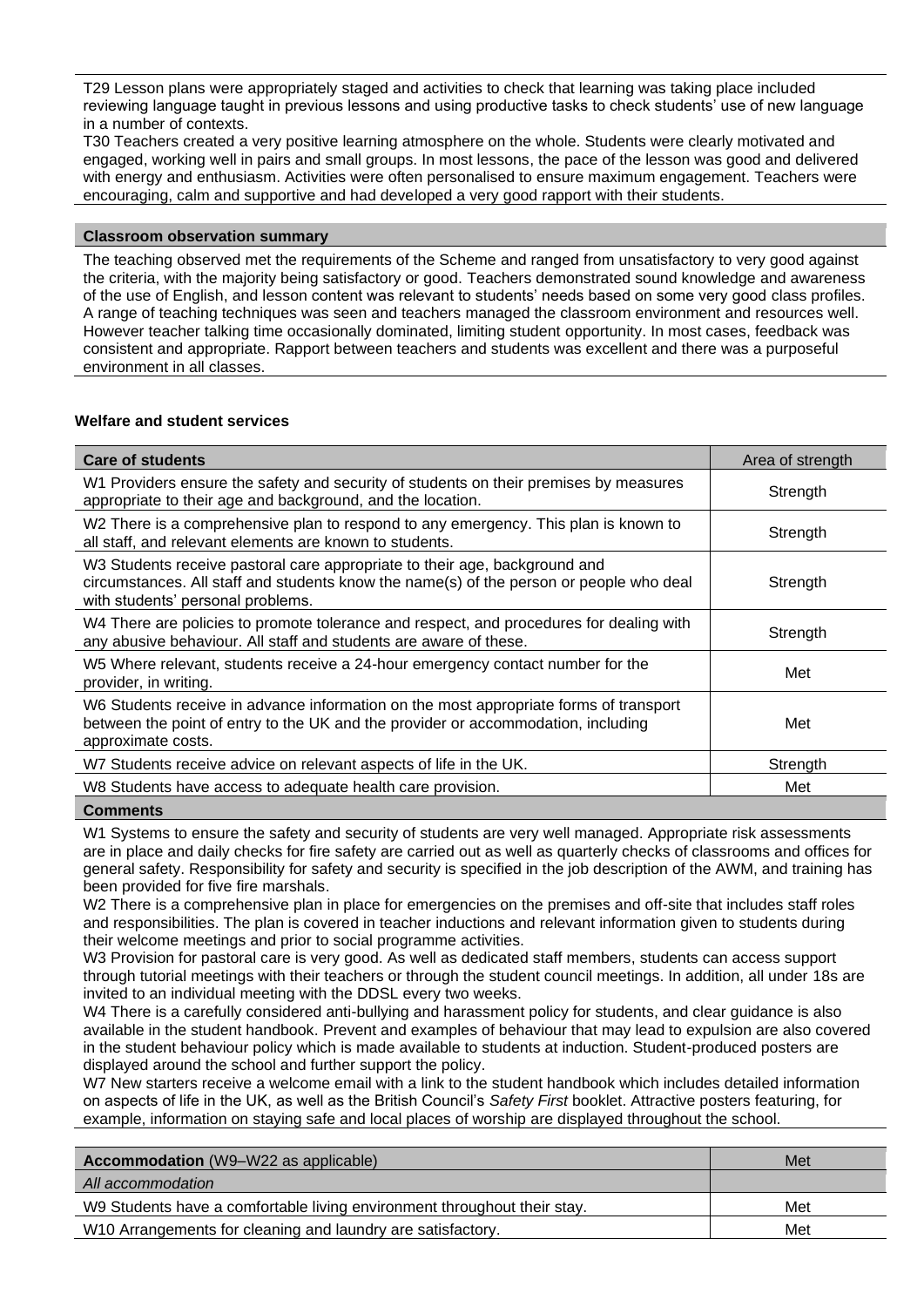| W11 A responsible representative inspects all accommodation (for safety and suitability)<br>before students are placed, and at least every two years after that.                   | Met      |
|------------------------------------------------------------------------------------------------------------------------------------------------------------------------------------|----------|
| W12 Students receive written confirmation of accommodation booked, giving clear and<br>accurate information.                                                                       | Strength |
| W13 There are effective procedures for identifying and resolving any problems students<br>have with their accommodation.                                                           | Met      |
| W14 Accommodation providers receive written confirmation of the rules, terms and<br>conditions applied by the provider with respect to the provision of accommodation<br>services. | Strength |
| W15 Students receive meals as agreed; these offer a well-balanced diet, taking into<br>account any reasonable dietary requirements students may have.                              | Met      |
| <b>Comments</b>                                                                                                                                                                    |          |

W12 Very good information is provided to students in advance of their stay including a homestay pen portrait, information on the local area, and transport links with costs. All confirmations include reminders of cancellation and changes to accommodation rules, and a very useful factsheet on staying with a homestay is also provided. W14 In addition to a useful handbook for homestay hosts, they also receive additional quides on hosting students from specific demographics. Both homestay hosts and residences managers spoke highly of communication between themselves and the school.

| Accommodation: homestay only                                                                                                                                                                  |         |
|-----------------------------------------------------------------------------------------------------------------------------------------------------------------------------------------------|---------|
| W16 Homestay hosts accommodate no more than four students at one time.                                                                                                                        | Met     |
| W17 Homestay hosts do not accommodate more than one student with the same<br>language, unless the students, their agents, parents or legal guardians specifically<br>request this in writing. | Not met |
| W18 No more than two students share the same bedroom, unless the students, their<br>agents, parents or legal guardians specifically request this in writing.                                  | Met     |
| W19 English is the language of communication within the homestay home.                                                                                                                        | Met     |
| W <sub>20</sub> Hosts ensure that there is an adult available to receive students on first arrival.                                                                                           | Met     |
| <b>Comments</b>                                                                                                                                                                               |         |
| W17 One homestay was hosting three students from the same linguistic background.                                                                                                              |         |
|                                                                                                                                                                                               |         |
| Accommodation: other                                                                                                                                                                          |         |
| W21 Students receive information about the implications of their living in private rented<br>accommodation and advice in case of difficulties.                                                | Met     |
| W22 The provider monitors any other accommodation recommended, and booking and<br>payment arrangements are clear.                                                                             | N/a     |

**Comments**

The relevant criterion in this section was met.

| <b>Leisure opportunities</b>                                                                                                                                               | Area of strength |
|----------------------------------------------------------------------------------------------------------------------------------------------------------------------------|------------------|
| W23 Students have appropriate information about and access to social, cultural and<br>sporting events and activities which enhance their experience of studying in the UK. | Strength         |
| W24 The content of any leisure programme is appropriate to the age and interests of the<br>students.                                                                       | Strength         |
| W25 Any leisure programmes are well organised and sufficiently resourced.                                                                                                  | Strength         |
| W26 There are effective systems to ensure the health and safety of students on all on-site<br>and off-site activities.                                                     | Met              |
| W27 Staff supervising sporting and leisure activities on or off-site have appropriate<br>experience and training.                                                          | Met              |

**Comments**

W23 Students' awareness of information about local social and cultural opportunities is maintained by information in the handbook, specific guides on their area of the UK, as well as a recommendation section on the social programme poster. A representative from the student council also visits classes each week to promote engagement.

W24 A wide variety of activities is available and consideration is given to ensure sufficient variety for long-term students as well as catering to the ages and cultural backgrounds of all students.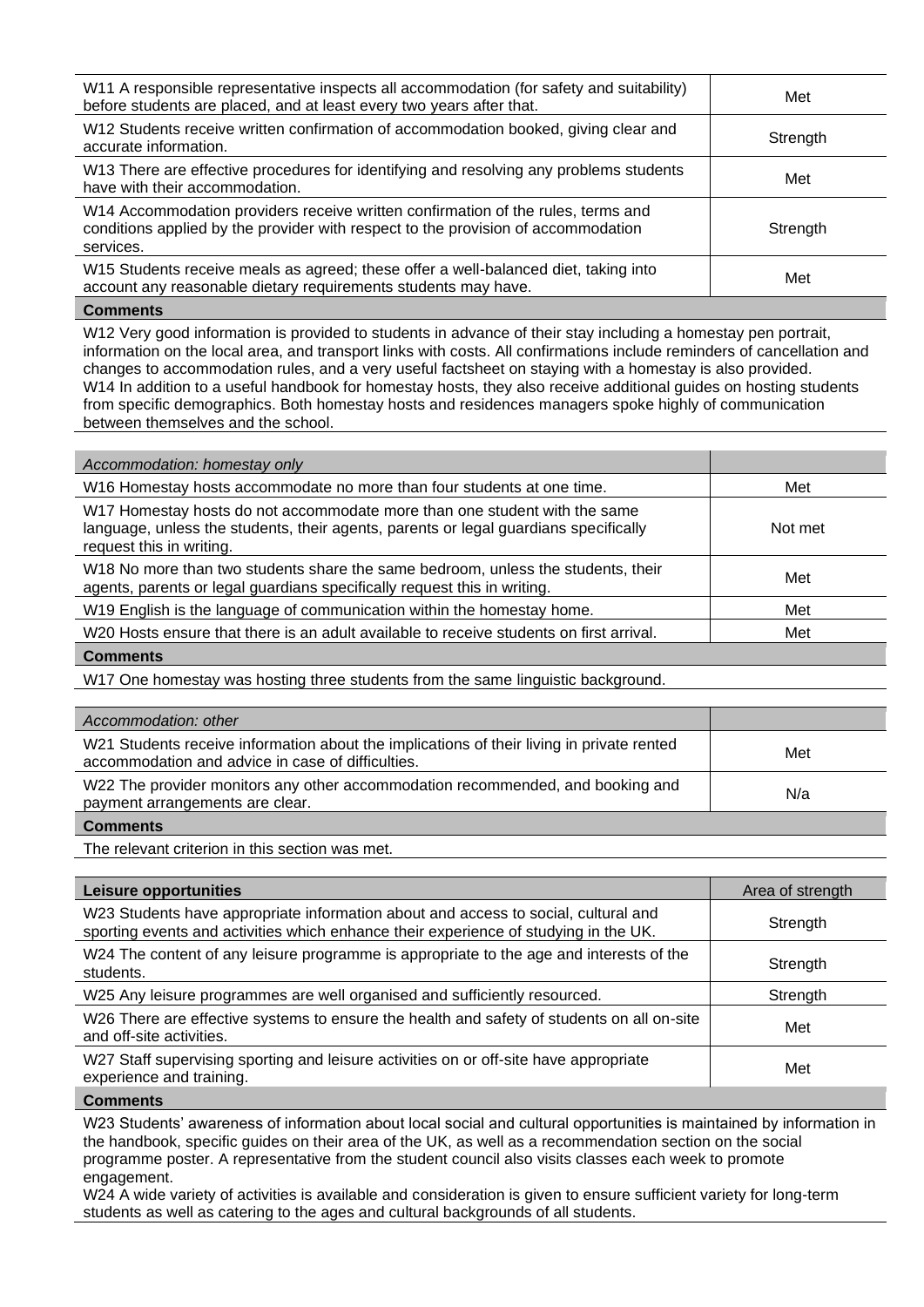W25 Students can request activities through the student council whose members are also proactive in encouraging student engagement with the programme. Students in the focus group gave examples of activities they had requested being run.

# **Safeguarding under 18s**

| <b>Safeguarding under 18s</b>                                                                                                                                                                                                                                   | Met      |
|-----------------------------------------------------------------------------------------------------------------------------------------------------------------------------------------------------------------------------------------------------------------|----------|
| S1 There is a safeguarding policy which specifies procedures to ensure the safety and<br>well-being of all students under the age of 18. A named member of staff is responsible for<br>implementing this policy and responding to child protection allegations. | Strength |
| S2 The provider makes the policy known to all adults in contact with under 18s through<br>their role with the organisation, and provides guidance or training relevant to its effective<br>implementation.                                                      | Met      |
| S3 The provider has written parental/guardian consent reflecting the level of care and<br>support given to students under 18, including medical consent.                                                                                                        | Met      |
| S4 Recruitment procedures for all roles involving responsibility for or substantial access to<br>under 18s are in line with safer recruitment good practice and the organisation's<br>safeguarding policy.                                                      | Not met  |
| S5 There are suitable arrangements for the supervision and safety of students during<br>scheduled lessons and activities.                                                                                                                                       | Strength |
| S6 There are suitable arrangements for the supervision and safety of students outside the<br>scheduled programme.                                                                                                                                               | Met      |
| S7 There are suitable arrangements for the accommodation of students.                                                                                                                                                                                           | Met      |
| S8 There are suitable arrangements to ensure contact between the provider and parents,<br>legal guardians or their nominated representatives concerning the welfare of students.                                                                                | Met      |
|                                                                                                                                                                                                                                                                 |          |

# **Comments**

At the time of the inspection, there were four students aged under 18 at the school. They were all 17 years old. This number is representative of the average across most of the year except in the summer when closed groups of around 30 students are on site. Occasionally, students under the age of 16 are included in these groups.

S1 The school has a comprehensive and well-expressed safeguarding policy that is linked to other policies and supported by relevant practical documents such as rules for under 18s as well as an advice sheet for homestay hosts on accommodating this demographic.

S4 Although recruitment procedures for school staff are suitable, references for all homestay hosts recruited since 2016 were not in place. In addition, the homestay host application process does not enquire about medical fitness for the role, nor does it ask whether they or their family have had involvement with children's services. S5 Very good systems are in place to ensure the safety of students in the school. Under 18s are identified by a coloured lanyard as well as a code in the register. Staff follow strict procedures in the event of a student absence.

# **Declaration of legal and regulatory compliance**

D1 The organisation certifies that it operates at all times in accordance with the declarations in the *Declaration of legal and regulatory compliance*.

The Accreditation Scheme requires accredited providers to comply with all applicable laws and regulations. Providers must take steps to ensure that they are aware of, and comply with, all existing and new legal requirements.

On initial application and annual renewal of accreditation, providers are required to confirm that they are complying with all applicable laws and regulations.

Inspectors will check a random sample of items during inspection, in relation to criterion D1; if they find evidence of a breach of statutory or other legal requirements, the provider will be required to submit evidence of compliance confirmed by the appropriate regulatory body.

Any breach of the law or regulations will be viewed seriously by the Scheme and may result in the withdrawal or withholding of accreditation.

Any sustained breach of the law or regulations which an accredited provider fails upon reasonable notice to remedy will result in accreditation being withdrawn.

# **Comments**

D1 The items sampled were satisfactory.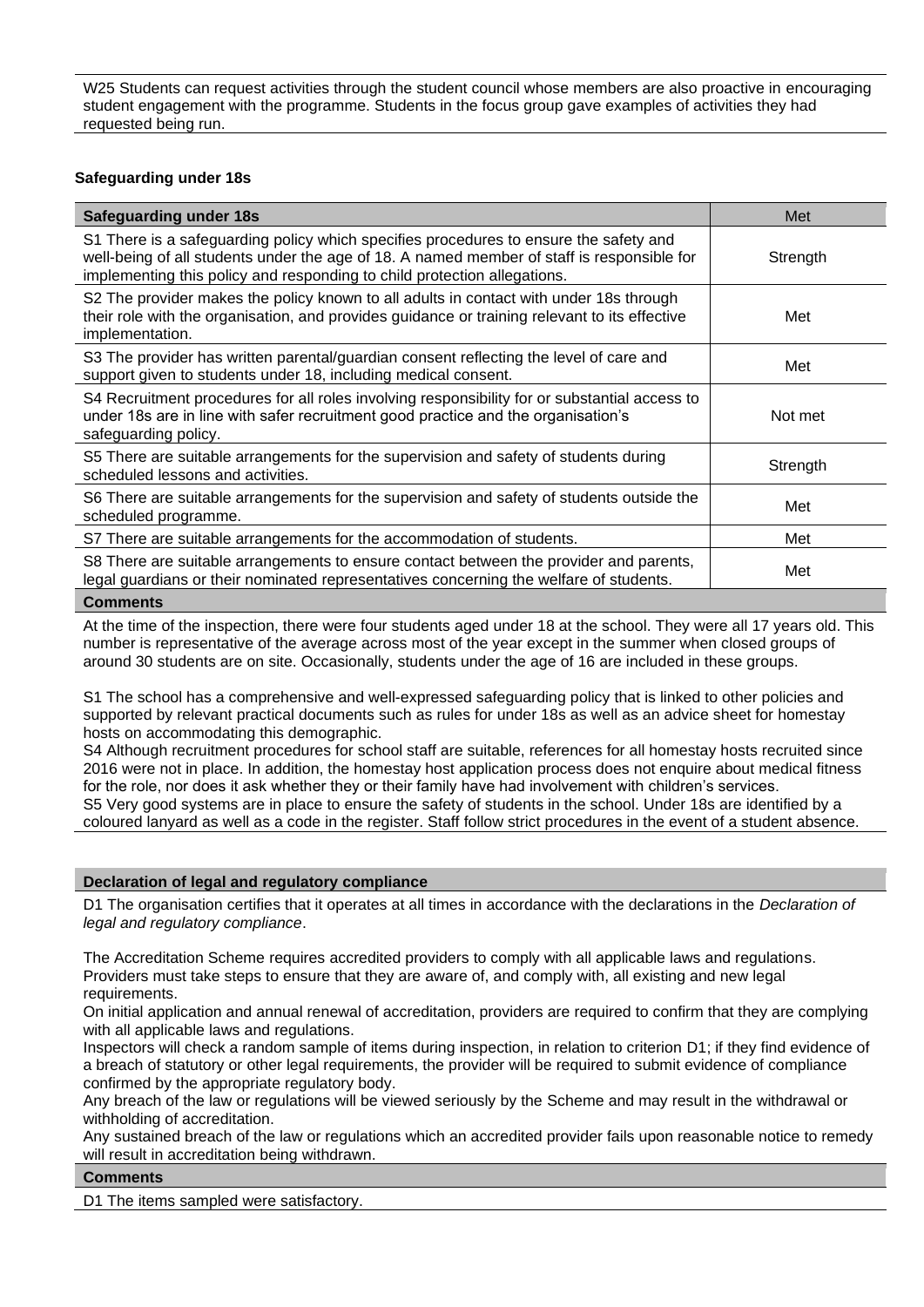# **Organisation profile**

| Inspection history                                                   | Dates/details                                                                  |
|----------------------------------------------------------------------|--------------------------------------------------------------------------------|
| First inspection                                                     | October 2015                                                                   |
| Last full inspection                                                 | October 2016                                                                   |
| Subsequent spot check (if applicable)                                | September 2017                                                                 |
| Subsequent supplementary check (if applicable)                       | N/a                                                                            |
| Subsequent interim visit (if applicable)                             | N/a                                                                            |
| Current accreditation status                                         | Accredited                                                                     |
| Other related non-accredited activities (in brief) at this<br>centre | N/a                                                                            |
| Other related accredited schools/centres/affiliates                  | NCG Manchester, NCG Summer Schools                                             |
| Other related non-accredited schools/centres/affiliates              | NCG Dublin, Edvoy - university placement service for<br>international students |

# **Private sector**

| Date of foundation             | 2/6/2015                                                         |
|--------------------------------|------------------------------------------------------------------|
| Ownership                      | Name of company: NCG (Liverpool) Ltd<br>Company number: 09617974 |
| Other accreditation/inspection | N/a                                                              |

# **Premises profile**

| .                                                         |     |
|-----------------------------------------------------------|-----|
| Details of any additional sites in use at the time of the | N/a |
| inspection but not /observed                              |     |
| Details of any additional sites not in use at the time of | N/a |
| the inspection                                            |     |

| <b>Student profile</b>                               | At inspection          | In peak week: July<br>(organisation's estimate) |
|------------------------------------------------------|------------------------|-------------------------------------------------|
| <b>ELT/ESOL students (eligible courses)</b>          | At inspection          | In peak week                                    |
| Full-time ELT (15+ hours per week) 18 years and over | 96                     | 190                                             |
| Full-time ELT (15+ hours per week) aged 16-17 years  | 4                      | 20                                              |
| Full-time ELT (15+ hours per week) aged under 16     | 0                      | $\Omega$                                        |
| Part-time ELT aged 18 years and over                 | 0                      | $\Omega$                                        |
| Part-time ELT aged 16-17 years                       | $\Omega$               | $\Omega$                                        |
| Part-time ELT aged under 16 years                    | $\Omega$               | $\Omega$                                        |
| <b>Overall total ELT/ESOL students shown above</b>   | 100                    | 210                                             |
| Junior programmes: advertised minimum age            | 12                     | 12                                              |
| Junior programmes: advertised maximum age            | 17                     | 17                                              |
| Junior programmes: predominant nationalities         | N/a                    | N/a                                             |
| Adult programmes: advertised minimum age             | 16                     | 16                                              |
| Adult programmes: typical age range                  | $16 - 40$              | $16 - 40$                                       |
| Adult programmes: typical length of stay             | 3 months               | 3 months                                        |
| Adult programmes: predominant nationalities          | Saudi Arabian, Kuwaiti | Spanish, Saudi Arabian,<br>Thai, Turkish, Omani |

| <b>Staff profile</b>                                                                            | At inspection | In peak week<br>(organisation's estimate) |
|-------------------------------------------------------------------------------------------------|---------------|-------------------------------------------|
| Total number of teachers on eligible ELT courses                                                | 9             |                                           |
| Number teaching ELT 20 hours and over a week                                                    |               |                                           |
| Number teaching ELT under 19 hours a week                                                       |               |                                           |
| Number of academic managers for eligible ELT courses                                            |               |                                           |
| Number of management (non-academic) and<br>administrative staff working on eligible ELT courses |               |                                           |
| Total number of support staff                                                                   |               |                                           |